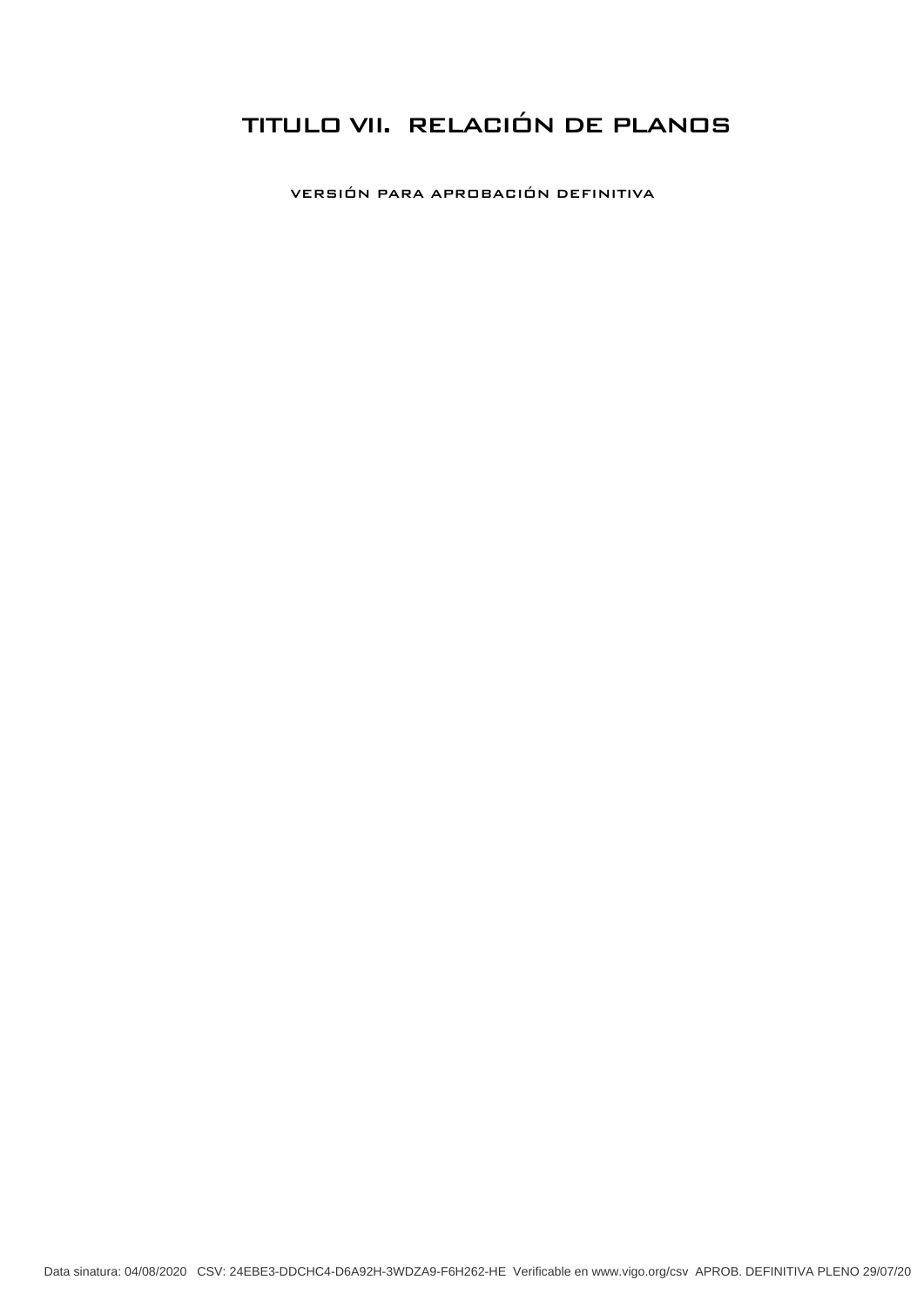## TÍTULO VII. RELACIÓN DE PLANOS

## **PLANOS DE INFORMACIÓN**

- INF.01.- SITUACIÓN DEL ÁMBITO SOBRE CARTOGRAFÍA OFICIAL
- INF.02.- DELIMITACIÓN DEL ÁMBITO DEL PLAN PARCIAL EN EL PXOM 2008
- INF.03.- ESTADO ACTUAL DEL ÁMBITO DE ACTUACIÓN
- INF.04.- ANÁLISIS DE INFORMACIÓN URBANÍSTICA. VIARIO
- INF.05.- ANÁLISIS DE INFORMACIÓN URBANÍSTICA. TIPOLOGÍAS
- INF.06.- PLANO CATASTRAL. POLIGONO 2- FASE B (ETAPA III-B).
- INF.07.- PLANO CATASTRAL. POLIGONO 1- FASES A Y B (ETAPAS IV-A IV-B).
- INF.08.- PLANO CATASTRAL. POLIGONO 2- FASE A (ETAPA V).
- INF.09.- PLANO CATASTRAL. POLIGONO 3- FASES A Y B (ETAPAS VI-A VI-B).
- INF.10.- MODIFICACIÓN DE LA DELIMITACIÓN DEL ÁMBITO
- INF.11.- PARCELAS CATASTRALES ÁMBITO

## **PLANOS DE ORDENACIÓN**

- ORD.01.- MODIFICACIÓN DE LA ZONIFICACIÓN Y USOS PORMENORIZADOS
- ORD.02.- MODIFICACIÓN PLAN DE ETAPAS
- ORD.03.- PLAN DE ETAPAS
- ORD.04.- ZONIFICACIÓN Y USOS PORMENORIZADOS
- ORD.05.- PARCELARIO GENERAL
- ORD.06.- TOPOGRAFÍA. POLIGONO 2- FASE B (ETAPA III-B).
- ORD.07.- TOPOGRAFÍA. POLIGONO 1- FASES A Y B (ETAPAS IV-A Y IV-B).
- ORD.08.- TOPOGRAFÍA. POLIGONO 2- FASE A (ETAPA V).
- ORD.09.- TOPOGRAFÍA. POLIGONO 3- FASES A Y B (ETAPAS VI-A Y VI-B).
- ORD.10.- PARCELARIO RESULTANTE. POLIGONO 2- FASE B (ETAPA III-B).
- ORD.11.- PARCELARIO RESULTANTE. POLIGONO 1- FASES A Y B (ETAPAS IV-A Y IV-B).
- ORD.12.- PARCELARIO RESULTANTE. POLIGONO 2- FASE A (ETAPA V).
- ORD.13.- PARCELARIO RESULTANTE. POLIGONO 3- FASES A Y B (ETAPAS VI-A Y VI-B).
- ORD.14.- ORDENACIÓN, ZONIFICACIÓN Y USOS PORMENORIZADOS. POLIGONO 2- FASE B (ETAPA III-B).

2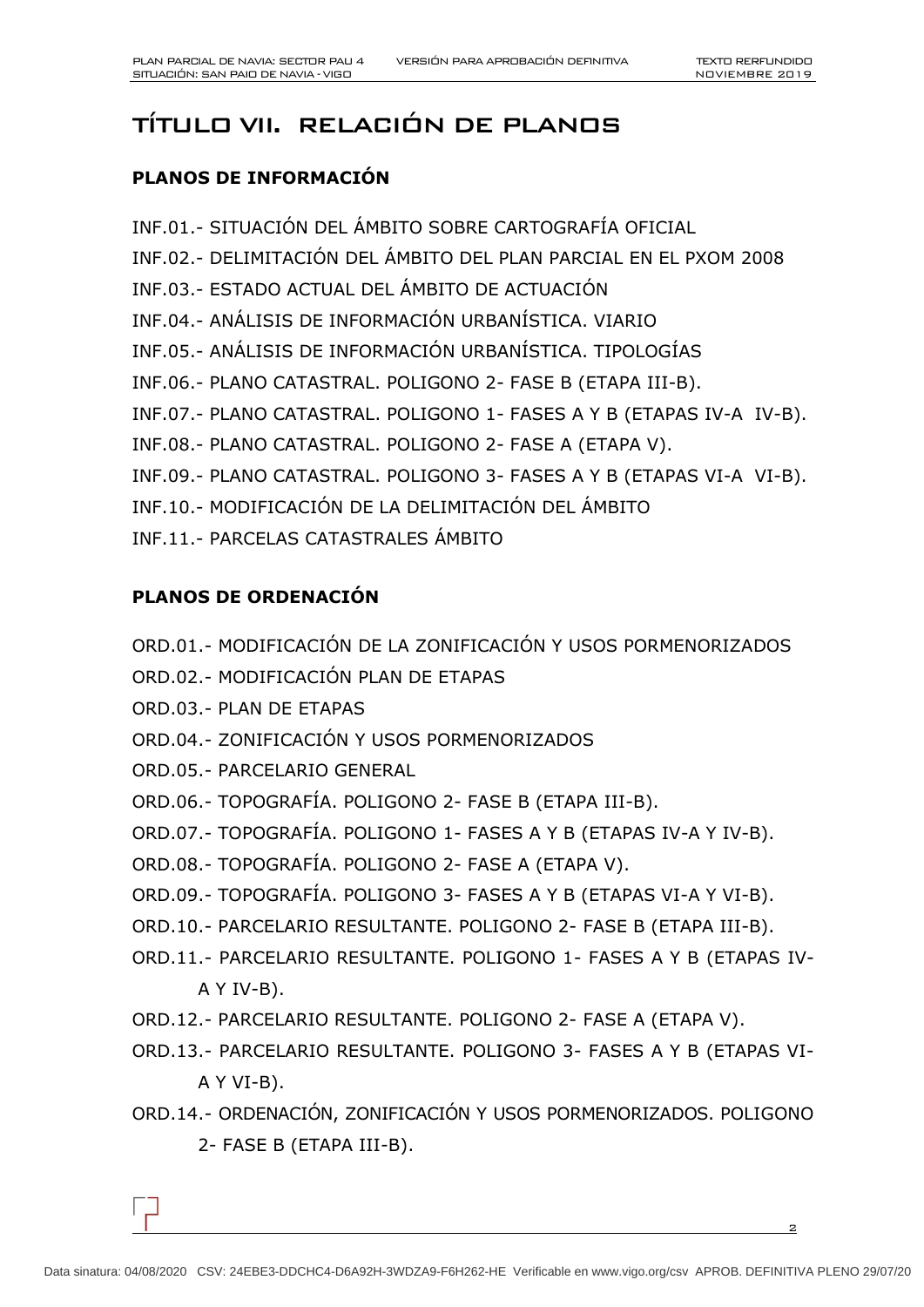- ORD.15.- ORDENACIÓN, ZONIFICACIÓN Y USOS PORMENORIZADOS. POLIGONO 1- FASES A Y B (ETAPAS IV-A Y IV-B).
- ORD.16.- ORDENACIÓN, ZONIFICACIÓN Y USOS PORMENORIZADOS. POLIGONO 2- FASE A (ETAPA V).
- ORD.17.- ORDENACIÓN, ZONIFICACIÓN Y USOS PORMENORIZADOS. POLIGONO 3- FASES A Y B (ETAPAS VI-A Y VI-B).
- ORD.18.- POLIGONO 2- FASE B (ETAPA III-B). ALINEACIONES Y RASANTES.
- ORD.19.- POLIGONO 2- FASE B (ETAPA III-B). ALINEACIONES Y RASANTES.
- ORD.20.- POLIGONO 1- FASE A (ETAPAS IV-A). ALINEACIONES Y RASANTES.
- ORD.21.- POLIGONO 1- FASE B (ETAPAS IV-B). ALINEACIONES Y RASANTES.
- ORD.22.- POLIGONO 2- FASE A (ETAPA V). ALINEACIONES Y RASANTES.
- ORD.23.- POLIGONO 3- FASES A Y B (ETAPAS VI-A Y VI-B). ALINEACIONES Y RASANTES.
- ORD.24.- P. 2 F. B (ETAPA III-B). RED DE SANEAMIENTO (PLUVIALES Y RESIDUALES) Y ABASTECIMIENTO DE GAS
- ORD.25.- P. 1 F. A Y B (ETAPAS IV-A Y IV-B). RED DE SANEMIENTO (PLUVIALES Y RESIDUALES) Y ABASTECIMIENTO DE GAS
- ORD.26.- P. 2 F. A (ETAPA V). RED DE SANEAMIENTO (PLUVIALES Y RESIDUALES) Y ABASTECIMIENTO DE GAS
- ORD.27.- P. 3 F. A Y B (ETAPAS VI-A Y VI-B). RED DE SANEAMIENTO (PLUVIALES Y RESIDUALES) Y ABASTECIMIENTO DE GAS
- ORD.28.- P. 2 F. B (ETAPA III-B). RED DE DISTRIBUCIÓN DE ENERGÍA ELÉCTRICA, DE ALUMBRADO PÚBLICO Y CANALIZACIÓN TELEFÓNICA
- ORD.29.- P. 1 F. A Y B (ETAPAS IV-A Y IV-B). RED DE DISTRIBUCIÓN DE ENERGÍA ELÉCTRICA, DE ALUMBRADO PÚBLICO Y CANALIZACIÓN TELEFÓNICA
- ORD.30.- P. 2 F. A (ETAPA V). RED DE DISTRIBUCIÓN DE ENERGÍA ELÉCTRICA, DE ALUMBRADO PÚBLICO Y CANALIZACIÓN TELEFÓNICA
- ORD.31.- P. 3 F. A Y B (ETAPAS VI-A Y VI-B). RED DE DISTRIBUCIÓN DE ENERGÍA ELÉCTRICA, DE ALUMBRADO PÚBLICO Y CANALIZACIÓN TELEFÓNICA
- ORD.32.- P. 2 F. B (ETAPA III-B). RED DE DISTRIBUCIÓN DE AGUA POTABLE Y RIEGO

<u>3. Andreas Andreas Andreas Andreas Andreas Andreas Andreas Andreas Andreas Andreas Andreas Andreas Andreas A</u>